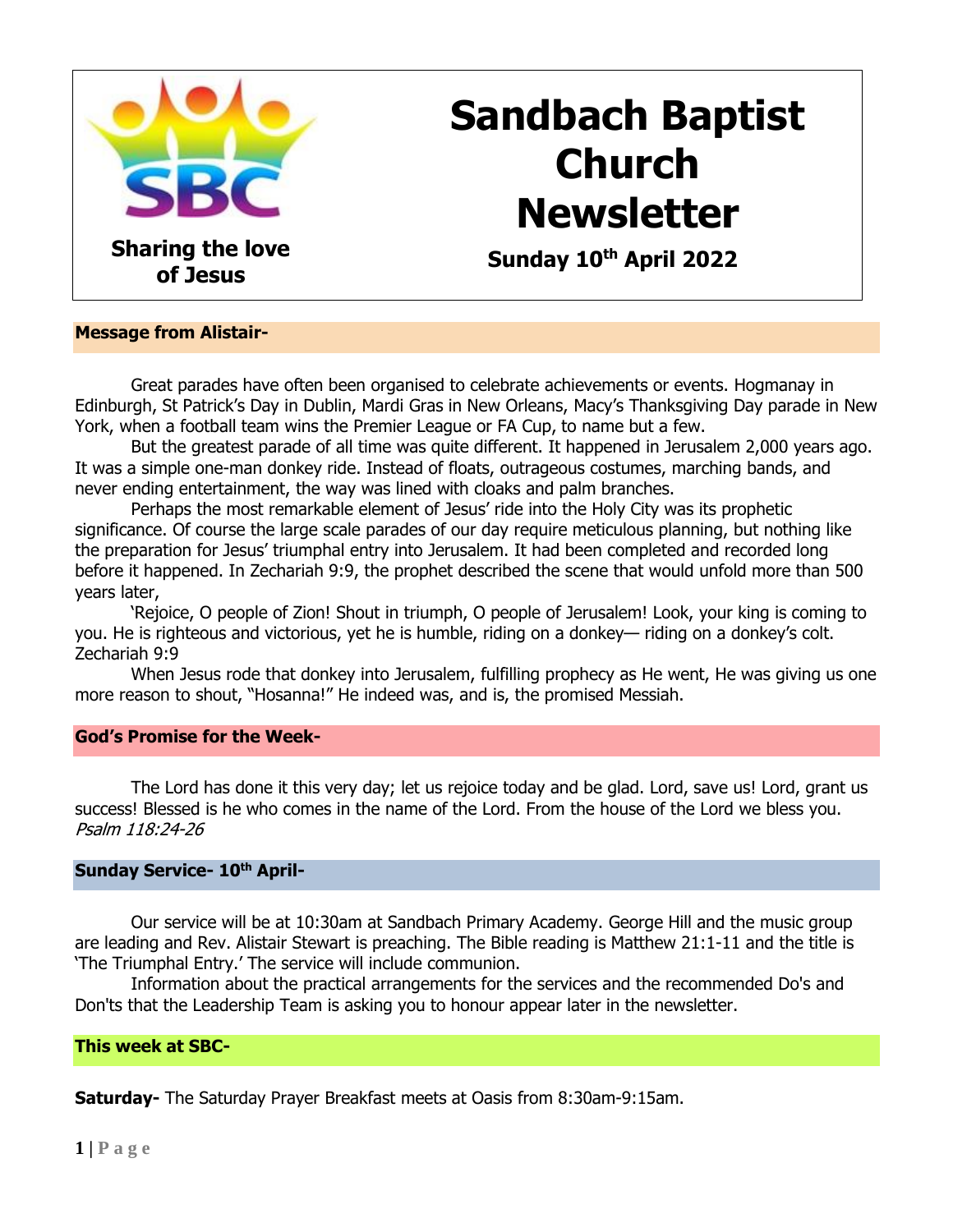**Monday-** Leaders Meeting- 7:30pm by Zoom.

**Tuesday-** There is no Tots and Co this week as it is the Easter holidays.

**Tuesday**- Encounter with God- 7:00pm-8:00pm at Oasis.

**Wednesday-** Ladies Fellowship- 10:30am by Zoom. Lent Studies- 'A Passion for Christ'.

**Wednesday-** In view of the Maundy Thursday communion service, the **Thursday Evening House Group** will meet on Wednesday- 7:30pm by Zoom. Rev. Jennie Wakefield is leading the study for Lent.

**Wednesday-** Wednesday Evening House Group- 7:30pm at Oasis. The group will be following Rev Dr Richard Kidd's Lent book 'A Passion for Life'.

**Thursday-** Maundy Thursday Communion Service- 7:30pm at Oasis.

**Friday-** Good Friday service of reflection- 2:00pm-3:00pm at Oasis.

If you would like to join any one of the midweek groups, please contact Alistair and he will put you in touch with the group leader.

#### **Wisdom for the Week-**

'Ride on, ride on in majesty! In lowly pomp ride on to die. O Christ, your triumphs now begin o'er captive death and conquered sin.' Henry Hart Milman- 19th century hymn writer

#### **News of the Church Family-**

Judith McKenna's husband Rob continues to receive treatment for COVID, diabetes and an infection at Leighton Hospital. Rob is responding well to treatment. He is due to receive an ECG before he can come home from hospital, and subsequently may have to attend Leighton Hospital each day as an outpatient for further treatment.

Angela Tunney has asked for our prayers please. Angela hasn't really slept since last Thursday night and is so concerned over a number of family issues. She has asked us to pray that she will indeed manage to fall asleep and receive a full quota of deep restorative sleep.

Freddy, the young son of one of Mike Wright's relatives, has been accepted to go onto the medical trial in Spain involving a new drug which hopefully may help him walk and talk. Janet says, 'A big thank you for all your prayers. Praise the Lord!'

Many congratulations to Harold Jinks who celebrates his 90th birthday on Monday 11th April.

Many congratulations to Val Hardman who celebrates her 80th birthday on Thursday 14th April.

#### **News for the Church Family-**

## **From Churches Together in Sandbach-**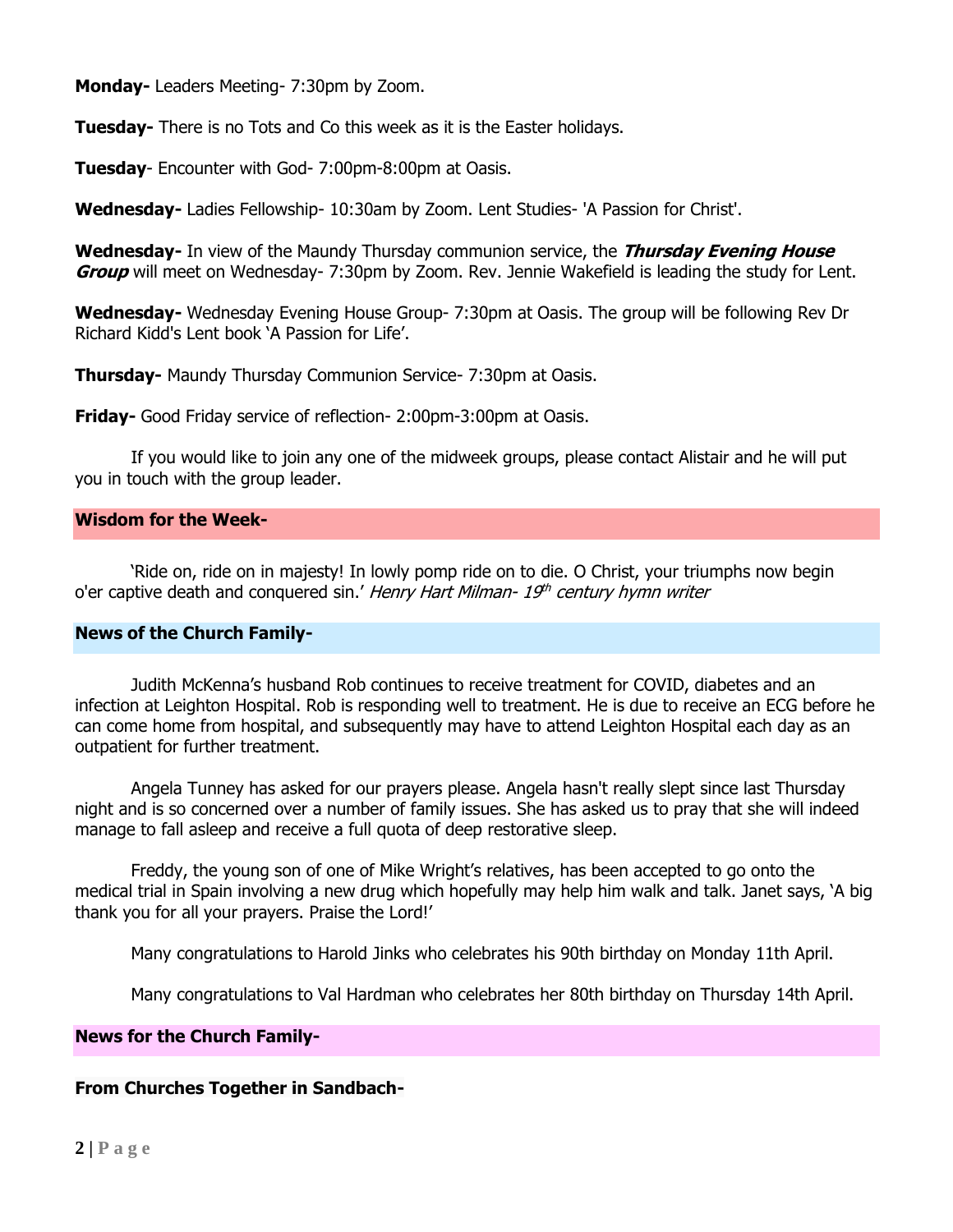There will be an Easter Sunday Dawn Service at 6:00am at The Crosses, followed by breakfast.

## **From George Hill- Fundraising Evening for Ukraine-Traditional Games and Fun Auction-**

Yes! Our fundraising Games Evening and 'Valueless Auction' is to take place this Friday, 8th April, from 6:30pm-9:00pm at Oasis. (Snack food).

Donations to the **Tearfund DEC Ukraine appeal.**

An invitation and our catalogue of thirty-two **LOTS FOR THE AUCTION** have already been circulated [STOP PRESS – NOW 48 LOTS, SEE NEW LIST]. Please browse this set of delectable items - it may contain something unexpected that

attracts you.

Any lots that arrive later will be added to the auction and described on the night.

The auction will take place **at 8:00pm and we plan for it to be on Zoom** (link at the bottom).

## **Bidding**

You do not have to be present to take part in the auction at 8:00pm. If you are unable to attend in person, you can still make bids at the auction! To bid for lots, you can do any of these:

1) Bid while present;

2) Email or text your bid to me, George Hill (07843742512) in advance, no later than 5:00pm on Friday. Don't forget the lot number.

3) Authorise a proxy (not me) to bid on your behalf on Friday, up to a limit that you give them;

4) Phone a friend who is there on Friday, to relay your bids during the auction;

5) Try to bid on Zoom - we will try to notice any bids - although it may get busy.

## **Donations**

Donations to the **Tearfund DEC Ukraine appeal** can be given to us in cash on Friday or Sunday.

But even better, if you Gift Aid then we also have Tearfund Gift Aid envelopes - please ask me for one.

## **Donating on the night**

On the night, those present can choose either to make a single donation for the evening; or to tally up the games and auction lots that they 'buy' during the evening. Instructions will be given on Friday.

## **COVID**

You will be aware that there are no fixed COVID regulations now at Oasis. Nevertheless, please do not come if you are vulnerable (join the auction on Zoom).

If you DO come, please make sure you are symptom free and check your current test status. We will be operating both the new fan and the air purifier.

## **CDs**

Suzie and Stu Warburton will also be selling CDs.

## **ZOOM LINK:**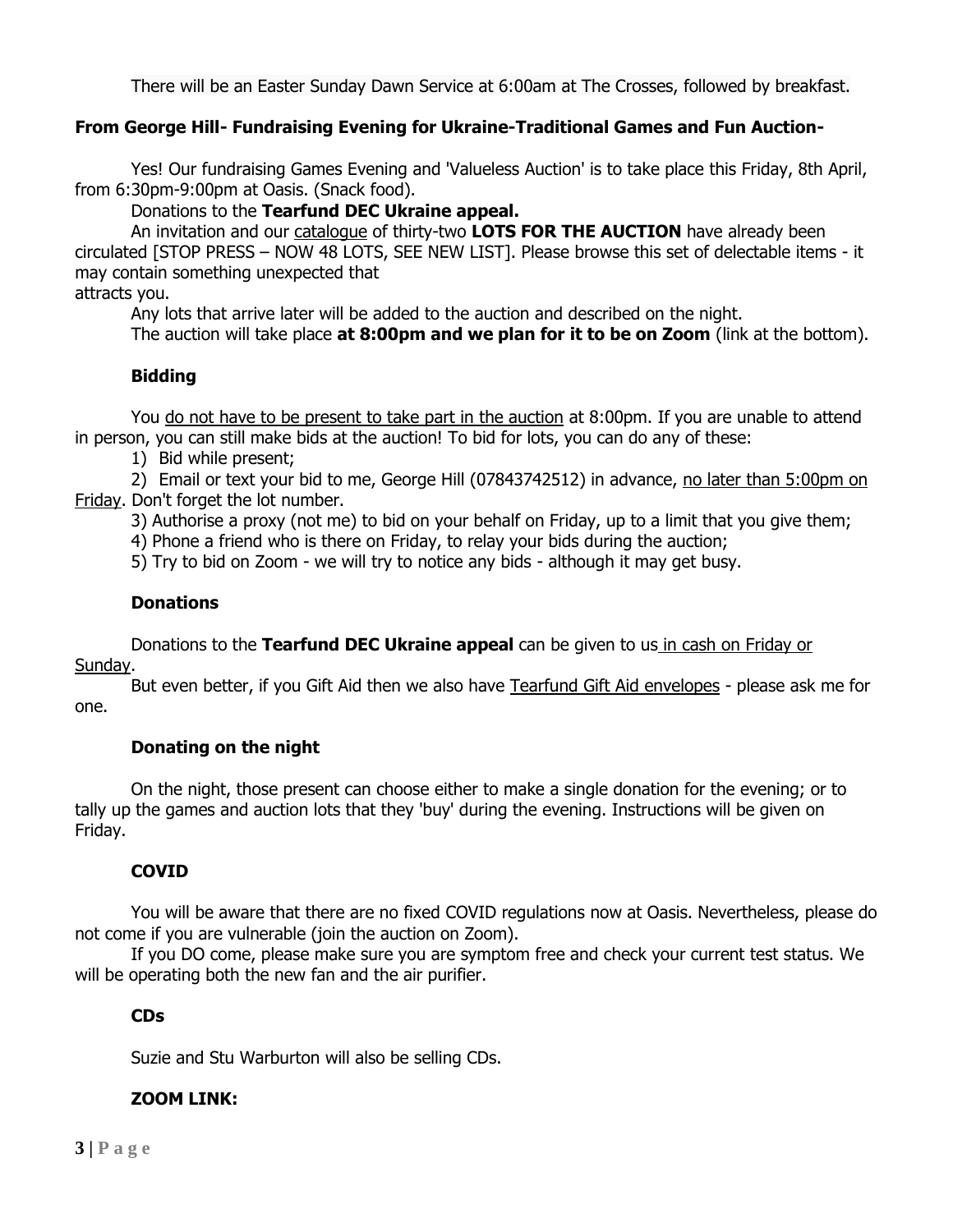George Hill is inviting you to a scheduled Zoom meeting.

Topic: George Hill's Zoom Meeting Time: Apr 8, 2022 08:00 PM London

Join Zoom Meeting <https://us04web.zoom.us/j/77147574143?pwd=VQQFdZ0pPwxbJ7rnZGcYYUFyfud7hp.1>

Meeting ID: 771 4757 4143 Passcode: JKqUK7

Please click the link again to re-enter if Zoom closes.

# **And finally….**

"Somebody actually complimented me on my driving today. They left a little note. It said 'Parking Fine.'"

## **Contacts**

Rev Alistair Stewart (Pastor): 01270 753663 - [home] 07966 202913 - [Church mobile phone]

Lynn Mynett (Elder): 01270 765330 [home]